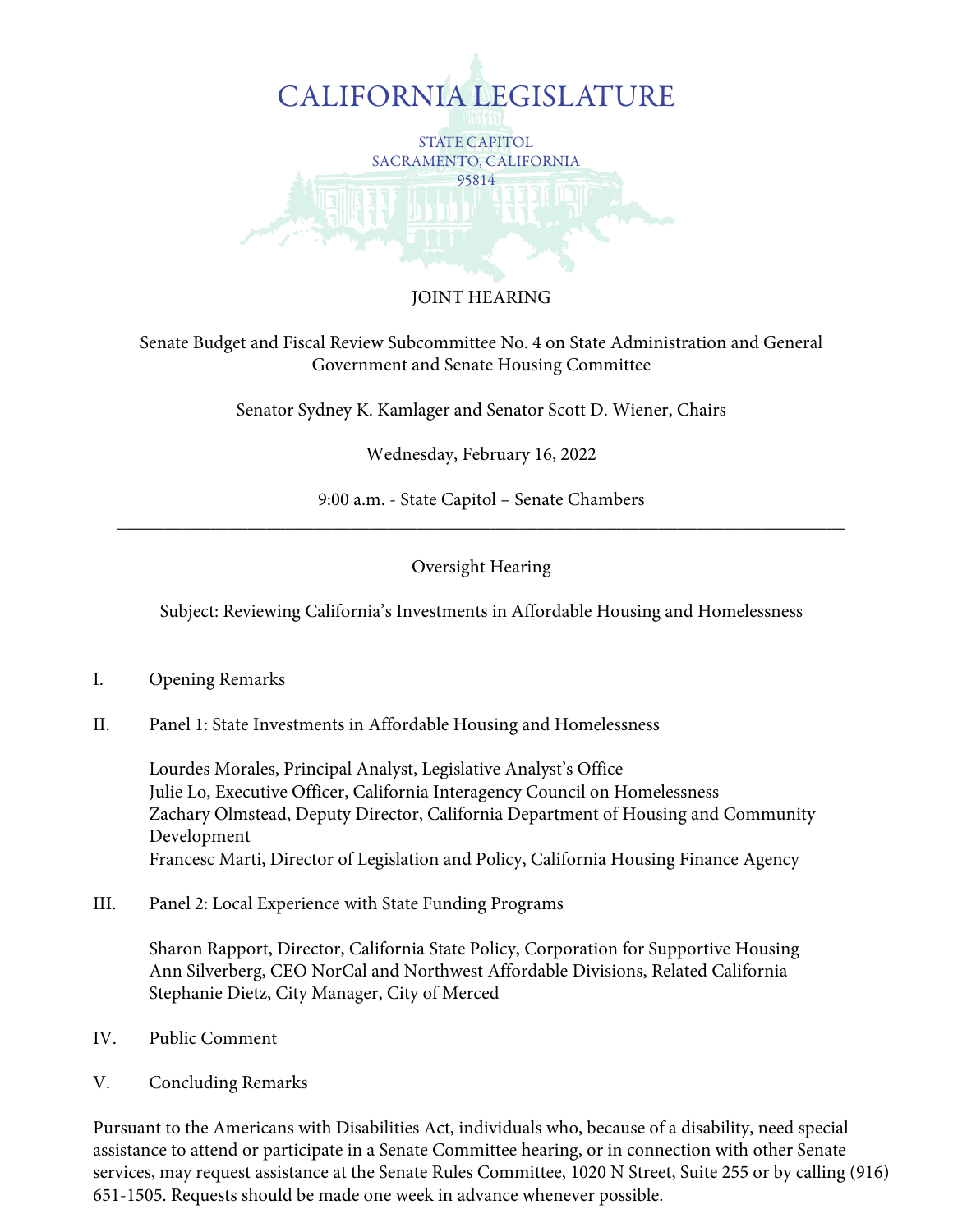# **Housing and Homelessness Program Descriptions**

### **HCD PROGRAMS**

- 1) Project Homekey An initiative, which builds on Project Roomkey, to purchase and rehabilitate housing, including hotels, motels, vacant apartment buildings, and other types of innovating housing, and convert them into permanent, long-term housing for people experiencing or at-risk of homelessness.
- 2) Affordable Housing Backlog (Housing Accelerator Program) Funds are used to fill funding gaps in shovel-ready projects that have received funding under other HCD programs and have been unable to access low-income housing tax credits. In other words, this program reduces the backlog of projects "stuck" in the funding pipeline to accelerate the development of housing for those most in need.
- 3) Local Early Action Plan (LEAP) and Regional Early Action Plan (REAP) Grant Programs (local planning grants) – Provides regions, cities, and counties with grant funding to update their planning  $\frac{d}{dt}$  documents (such as their  $6<sup>th</sup>$  cycle Housing Elements), implement process improvements to facilitate the acceleration of housing production, and develop and implement housing projects that meet both housing and vehicle miles traveled goals.
- 4) Infill Infrastructure Grant (IIG) Program Provides grants to cities and counties to fund infrastructure improvements like water, sewer, other utility service improvements, streets, roads, other transit linkages, sidewalks, and other streetscape improvements to reduce the cost of developing infill housing.
- 5) Foreclosure Intervention Housing Program Offers grants or loans to qualifying nonprofits, community land trusts, or qualifying LLCs to purchase smaller housing properties (one to 25 units) either out of foreclosure or after the property has defaulted on its loans but before it enters foreclosure.
- 6) Affordable Housing Preservation Loans, grants, or both, to rehabilitate, capitalize operating subsidy reserves for, and extend the long-term affordability of HCD-funded housing projects that have affordability restrictions that have expired or are otherwise at-risk for conversion from affordable to market rate.
- 7) Joe Serna, Jr. Farmworker Housing Grant Program Finances the new construction, rehabilitation, and acquisition of owner-occupied and rental units for agricultural workers, with a priority for lower income households through loans or grants.
- 8) Golden State Acquisition Fund Makes up to five-year loans to developers for the acquisition or preservation of affordable housing.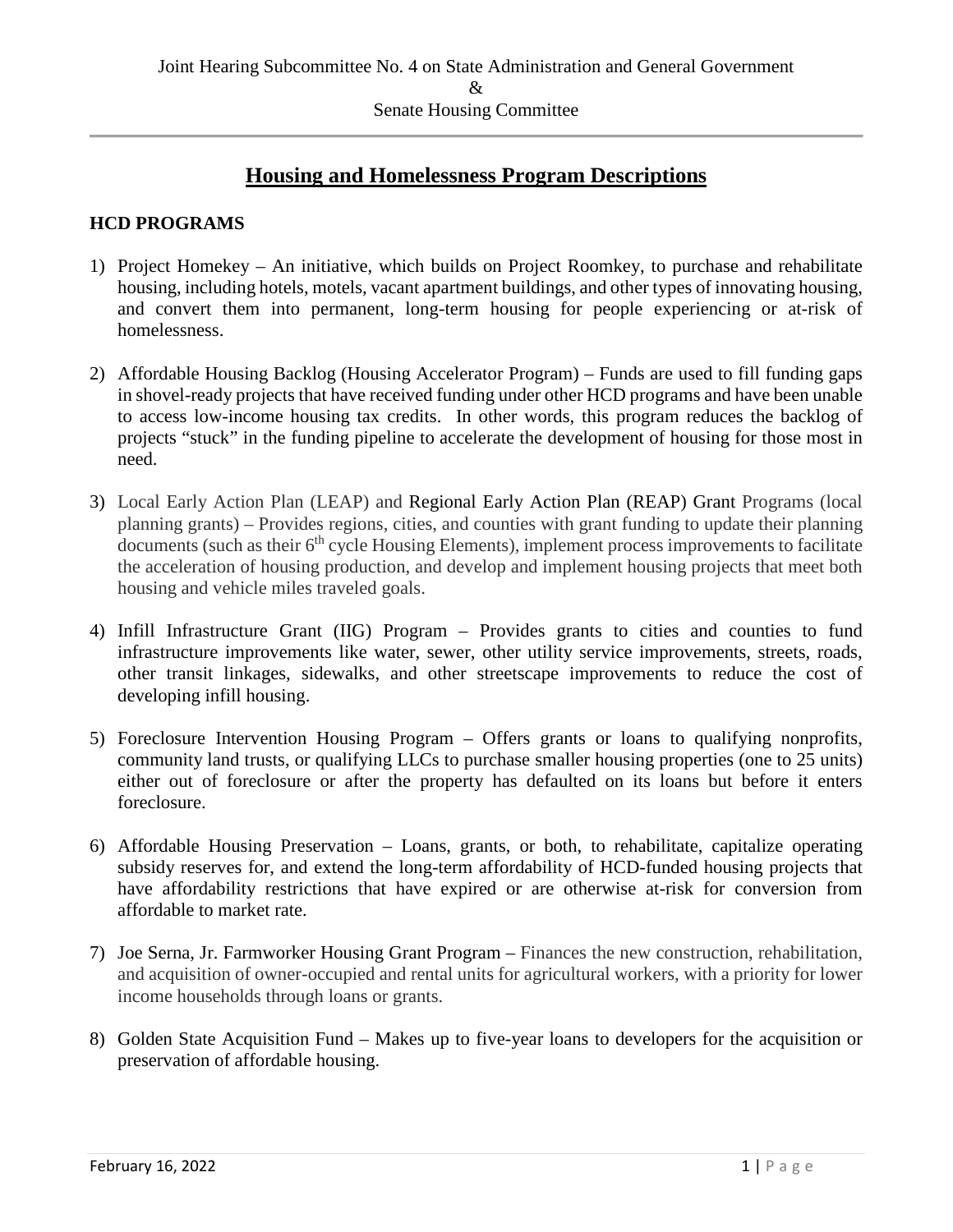- 9) Excess State Lands Development Provides grants to developers and local governments to support and accelerate selected affordable housing projects on excess state sites.
- 10) Farmworker Housing Deferred Maintenance Provides funding to upgrade the state's 24 migrant farmworker housing centers.
- 11) Transitional Housing Program Allocates funding to counties for helping young adults aged 18 to 24 years -- secure and maintain housing, with priority given to young adults formerly in the foster care or probation systems.
- 12) Foster Youth Housing Navigators Provides counties with funding to provide housing navigation services directly or through a contract with other housing assistance programs in the county in order to help young adults – aged 18 to 21 years – secure and maintain housing.

# **CA INTERAGENCY COUNCIL ON HOMELESSNESS**

- 13) Homeless Housing, Assistance, and Prevention Program (HHAPP) Block grants to large cities, counties, and CoCs, and more recently tribal governments, for a variety of solutions for those experiencing homelessness or at risk of homelessness, such as rapid rehousing, operating subsidies, street outreach, services coordination, delivery of permanent and innovative housing solutions, and homelessness prevention.
- 14) Homeless Emergency Aid Program (HEAP) Block grants to large cities and continuums of care (CoCs) for a variety of solutions for those experiencing homelessness or at risk of homelessness, such as shelters, rapid rehousing, rental assistance, street outreach, homelessness prevention, and affordable housing construction and rehabilitation.
- 15) COVID-19 Emergency Funding Provides emergency funding to local governments to help protect people experiencing homelessness and reduce the spread of COVID-19
- 16) Encampment Resolution Program Provides grants to cities, counties, and CoCs to resolve homeless encampment concerns and transition individuals living in encampments into safe and stable housing.
- 17) Family Homelessness Challenge Grants -- Provide grants and technical assistance to local jurisdictions in order to address and end family homelessness.
- 18) Homeless Landscape Assessment Requires the CA ICH to conduct a statewide assessment of state programs providing housing or services to persons experiencing or at-risk of homelessness, and to college and analyze data from those programs to provide a comprehensive view of the state homeless responses system. This assessment also includes data from local jurisdictional analyses.
- 19) Homeless Data Integration System (HDIS) Statewide data tool that compiles and processes data from the 44 COCs into a statewide data warehouse, including services and interventions provided, as well as demographic information.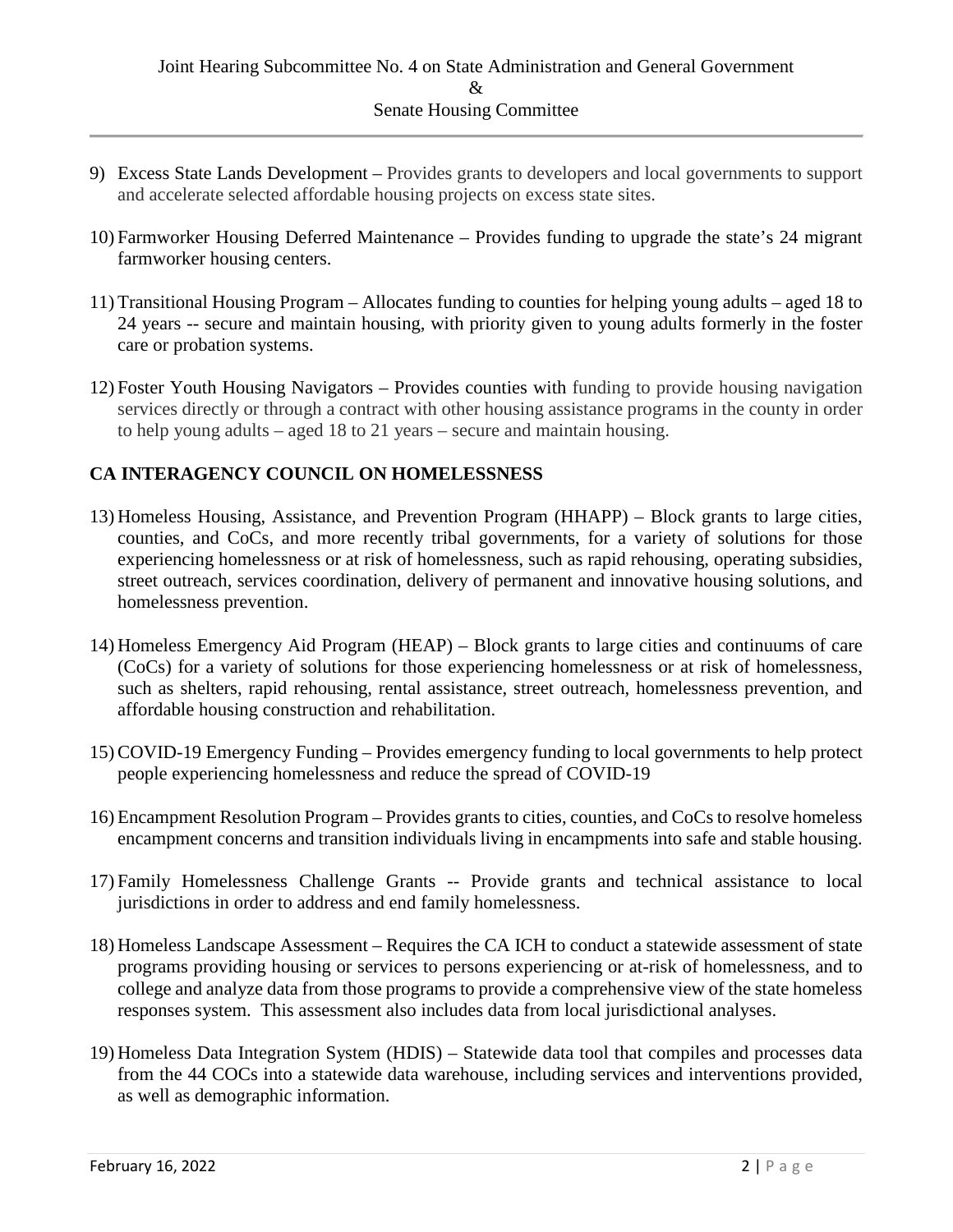## **CALIFORNIA TAX CREDIT ALLOCATION COMMITTEE**

20) Low Income Housing Tax Credit (LIHTC) Program – State tax credits that finance the new construction of multifamily housing projects that receive federal 4% tax credits. Tax credits must be paired with tax exempt bonds awarded by the California Debt Limit Allocation Committee (CDLAC).

#### **CALHFA**

- 21) 1st-Time Homebuyer Downpayment Assistance Provides loans through approved lenders to assist income eligible families achieve homeownership.
- 22) Mixed Income Program (MIP) Provides long-term financing for new construction of affordable multifamily developments that provide housing for Californians earning between 30% and 120% of the Area Median Income (AMI).
- 23) Accessory Dwelling Unit (ADU) Grant Program Provides grants up to \$25,000 to reimburse predevelopment costs associated with the construction of an ADU.